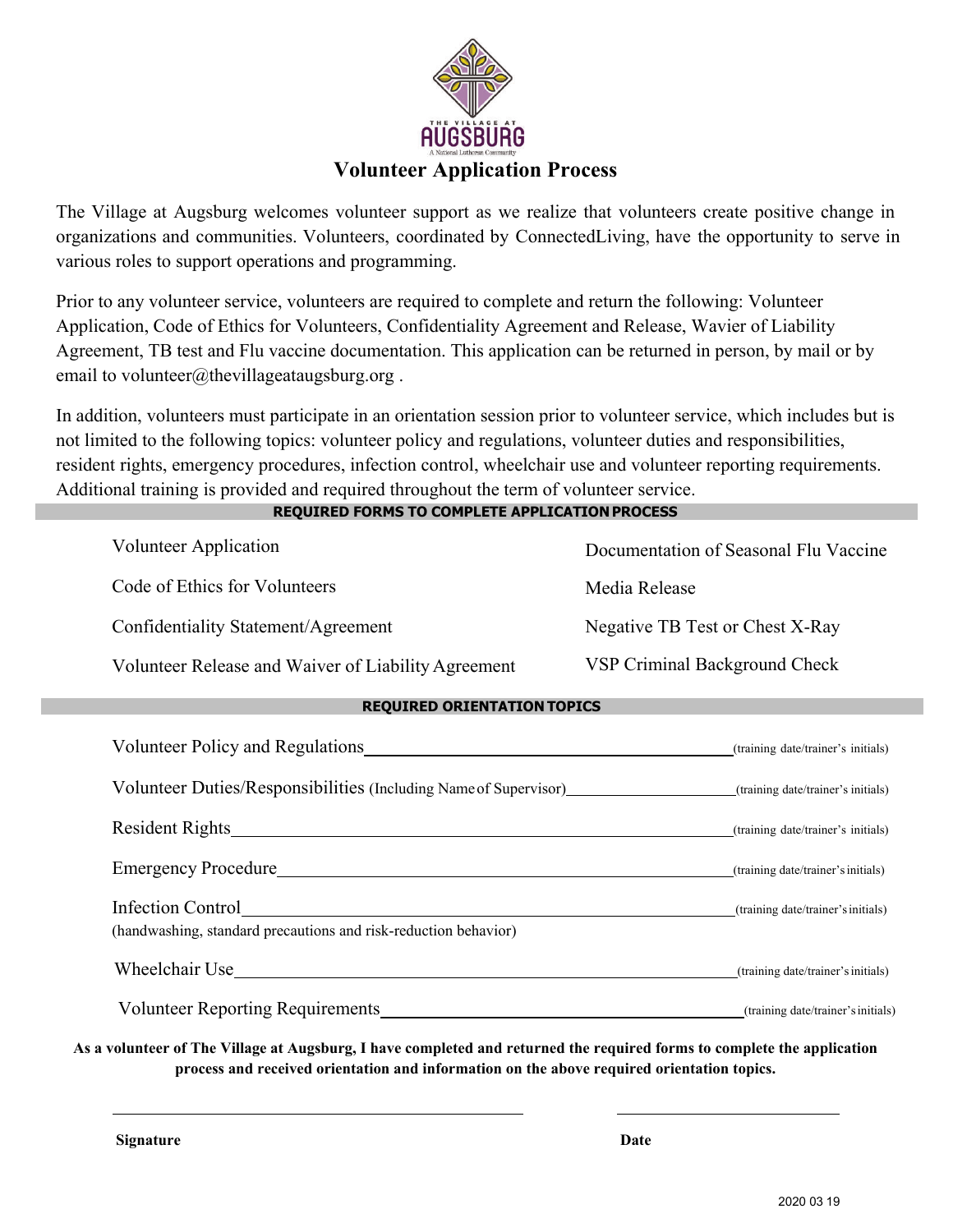

# **VOLUNTEER APPLICATION**

Someone will contact you to set up an interview and orientation.

| DATE:                                                                                                                                                                                                                                                    |                 |                      |                   |  |
|----------------------------------------------------------------------------------------------------------------------------------------------------------------------------------------------------------------------------------------------------------|-----------------|----------------------|-------------------|--|
| <b>DATE OF BIRTH:</b>                                                                                                                                                                                                                                    |                 |                      |                   |  |
| NAME:                                                                                                                                                                                                                                                    |                 |                      |                   |  |
| <b>ADDRESS:</b>                                                                                                                                                                                                                                          |                 |                      |                   |  |
| <b>TELEPHONE NUMBERS:</b><br>HOME:                                                                                                                                                                                                                       |                 | CELL:                |                   |  |
| EMAIL:                                                                                                                                                                                                                                                   |                 |                      |                   |  |
| <b>EMERGENCY CONTACT NAME:</b>                                                                                                                                                                                                                           | <b>ADDRESS:</b> |                      | <b>TELEPHONE:</b> |  |
| <b>HOW DID YOU HEAR ABOUT US?</b>                                                                                                                                                                                                                        |                 |                      |                   |  |
|                                                                                                                                                                                                                                                          |                 |                      |                   |  |
| <b>ABILITIES</b><br>WHAT SKILLS/INTERESTS DO YOU HAVE THAT WOULD BENEFIT THE VOLUNTEER PROGRAM<br>(computer skills, graphic design, photography, writing, health and wellness, event planning, fundraising,<br>newsletter production, sewing, art, etc.) |                 |                      |                   |  |
|                                                                                                                                                                                                                                                          |                 |                      |                   |  |
|                                                                                                                                                                                                                                                          |                 |                      |                   |  |
| <b>INTERESTS:</b><br>What type of volunteer opportunity are you interested in joining?                                                                                                                                                                   |                 |                      |                   |  |
|                                                                                                                                                                                                                                                          |                 |                      |                   |  |
| Areas of volunteer interest (check all that apply)                                                                                                                                                                                                       |                 |                      |                   |  |
| Office<br>Discussion leader                                                                                                                                                                                                                              | Work            | Newsletter           | Activities        |  |
| Escort residents to activities and appointments                                                                                                                                                                                                          |                 | Support group leader |                   |  |
| Visit and Read to Residents Other                                                                                                                                                                                                                        |                 |                      |                   |  |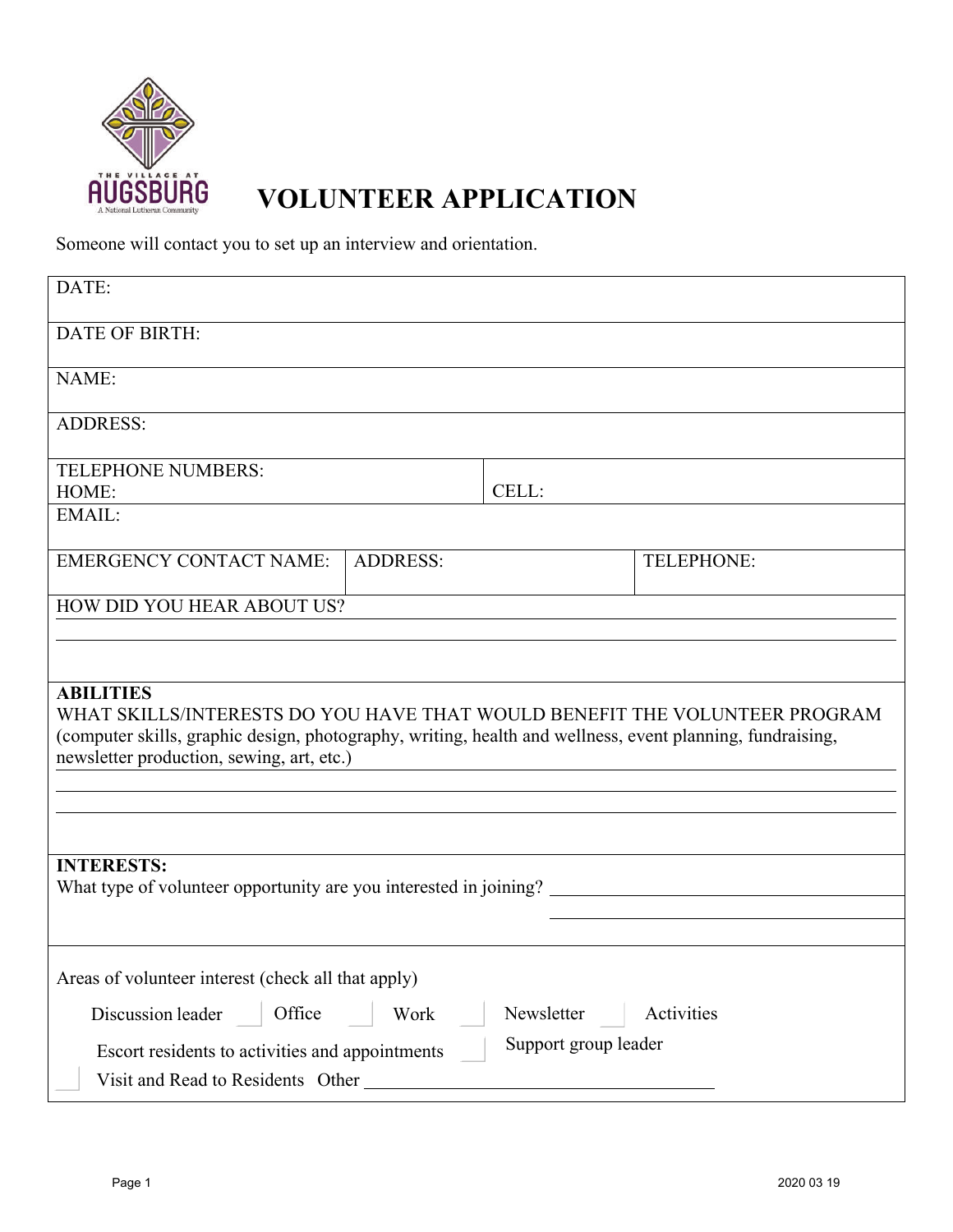| <b>AVAILABILITY</b>                                                                                                 |                                     |     |        |     |         |            |  |
|---------------------------------------------------------------------------------------------------------------------|-------------------------------------|-----|--------|-----|---------|------------|--|
| Please indicate day(s) and time(s) available to volunteer ( <i>Volunteer hours are from 9a.m.</i> – 7 <i>p.m.</i> ) |                                     |     |        |     |         |            |  |
| Mon                                                                                                                 | Tues                                | Wed | Thurs  | Fri | Sat     | <b>Sun</b> |  |
| Date you are available to begin volunteering                                                                        |                                     |     |        |     |         |            |  |
|                                                                                                                     | Length of desired volunteer service |     | Weekly |     | Monthly | Quarterly  |  |

| VOLUNTEER EXPERIENCE                                                                  |  |
|---------------------------------------------------------------------------------------|--|
| Are you presently a volunteer? $Y_{\text{es}} \bigcirc Y_{\text{no}} \bigcirc$ Where? |  |
| If no, have you had previous volunteer experience? Yes $\bigcirc$ No $\bigcirc$       |  |
| If yes, describe.                                                                     |  |
|                                                                                       |  |

| <b>REFERENCES</b>                                                                   |                                                                                                                                                                                                                                      |
|-------------------------------------------------------------------------------------|--------------------------------------------------------------------------------------------------------------------------------------------------------------------------------------------------------------------------------------|
| $2. Name$ $\qquad \qquad \qquad$                                                    | $2. Name \_$                                                                                                                                                                                                                         |
|                                                                                     |                                                                                                                                                                                                                                      |
|                                                                                     |                                                                                                                                                                                                                                      |
| <b>AGREEMENT AND SIGNATURE</b><br>application may result in my immediate dismissal. | By submitting this application, I affirm that the facts set forth in it are true and complete. I understand that if I<br>am accepted as a volunteer, any false statements, omissions, or other misrepresentations made by me on this |
| <b>NAME</b>                                                                         |                                                                                                                                                                                                                                      |

SIGNATURE

| FOR THE VILLAGE AT AUGSBURG USE ONLY                                                                                                                                                                                                 |      |  |
|--------------------------------------------------------------------------------------------------------------------------------------------------------------------------------------------------------------------------------------|------|--|
| Volunteer Approved <b>Contract Contract Contract Contract Contract Contract Contract Contract Contract Contract Contract Contract Contract Contract Contract Contract Contract Contract Contract Contract Contract Contract Cont</b> | Date |  |
| <b>Assigned to</b>                                                                                                                                                                                                                   |      |  |
|                                                                                                                                                                                                                                      |      |  |

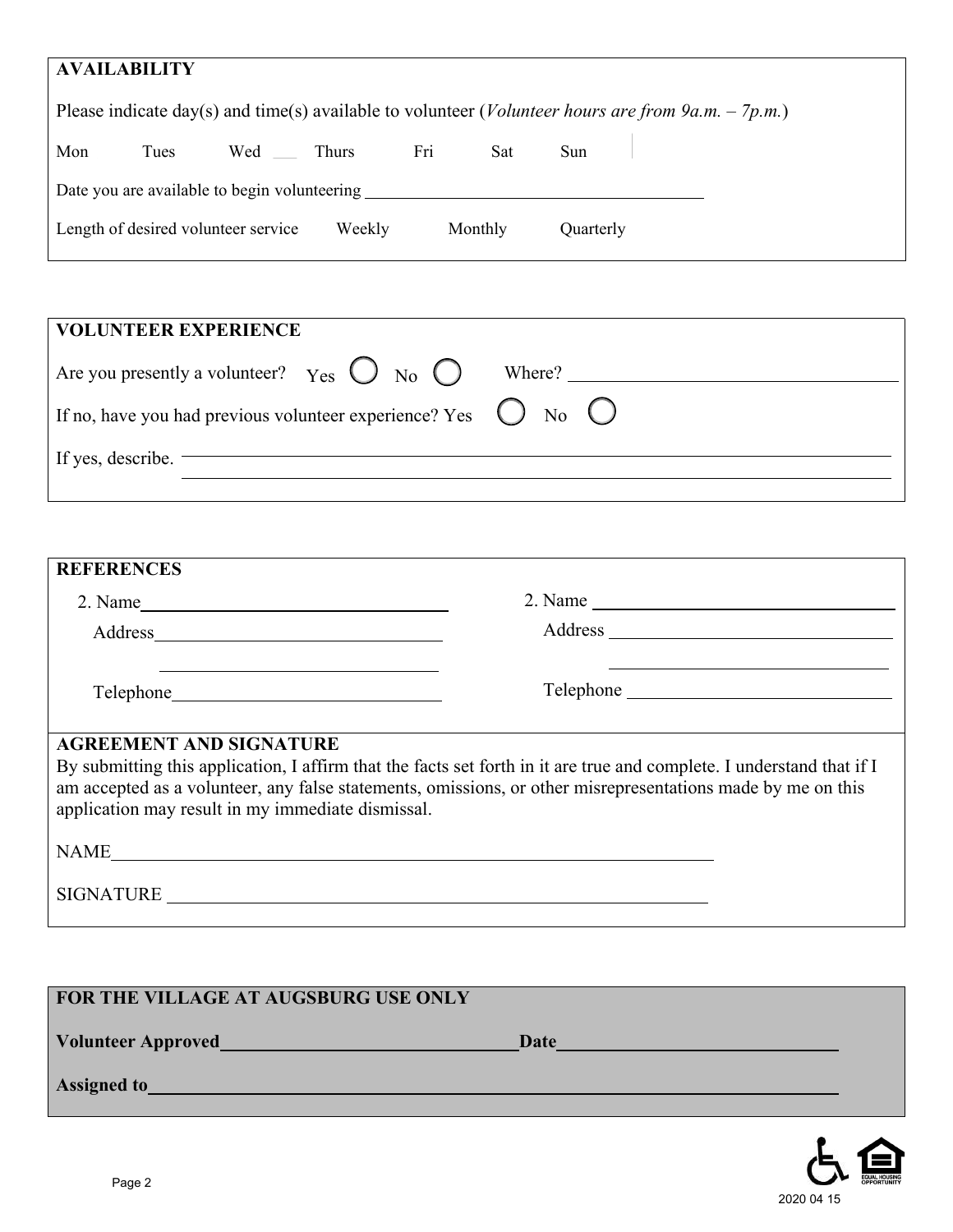

# MEDIA RELEASE

*Creating community is what allows residents to connect with each other, volunteers and staff. We desire to foster and celebrate community through sharing life's moments. Often this may involve photography and/or videography at events.* 

 **YES,** I give National Lutheran Communities & Services (NLCS) and its affiliate communities, agents and representatives permission to record my image and or voice. I further grant NLCS and its affiliate communities, agents and representatives the right to use these recordings or photographs in any medium for education, promotional advertising or other purposes that support the mission of NLCS and its affiliate communities without any compensation to me.

**NO,** I do not grant the permissions stated above.

I understand that:

- I may revoke this authorization at any time.
- The revocation will not apply to information that has already been released per this authorization.
- I must revoke this Authorization in writing.
- The procedure for revoking this Authorization is to present my written revocation to the following: The Village at Augsburg, 6825 Campfield Road, Baltimore, MD 21207 410-486-4573 | info@thevillageataugsburg.org

**I acknowledge that I have read this release prior to signing it and that I understand its contents.** 

| Printed Name: | Date: |
|---------------|-------|
| Signature:    |       |
| Address:      |       |

**\*\*\*If signing as a guardian, conservator, power of attorney or other designated representative, please sign below:**

| Printed Name:      |        |      | Date:  |
|--------------------|--------|------|--------|
| Signature:         |        |      | Phone: |
| Legal Designation: |        |      |        |
| Address:           |        |      |        |
| City:              | State: | Zip: |        |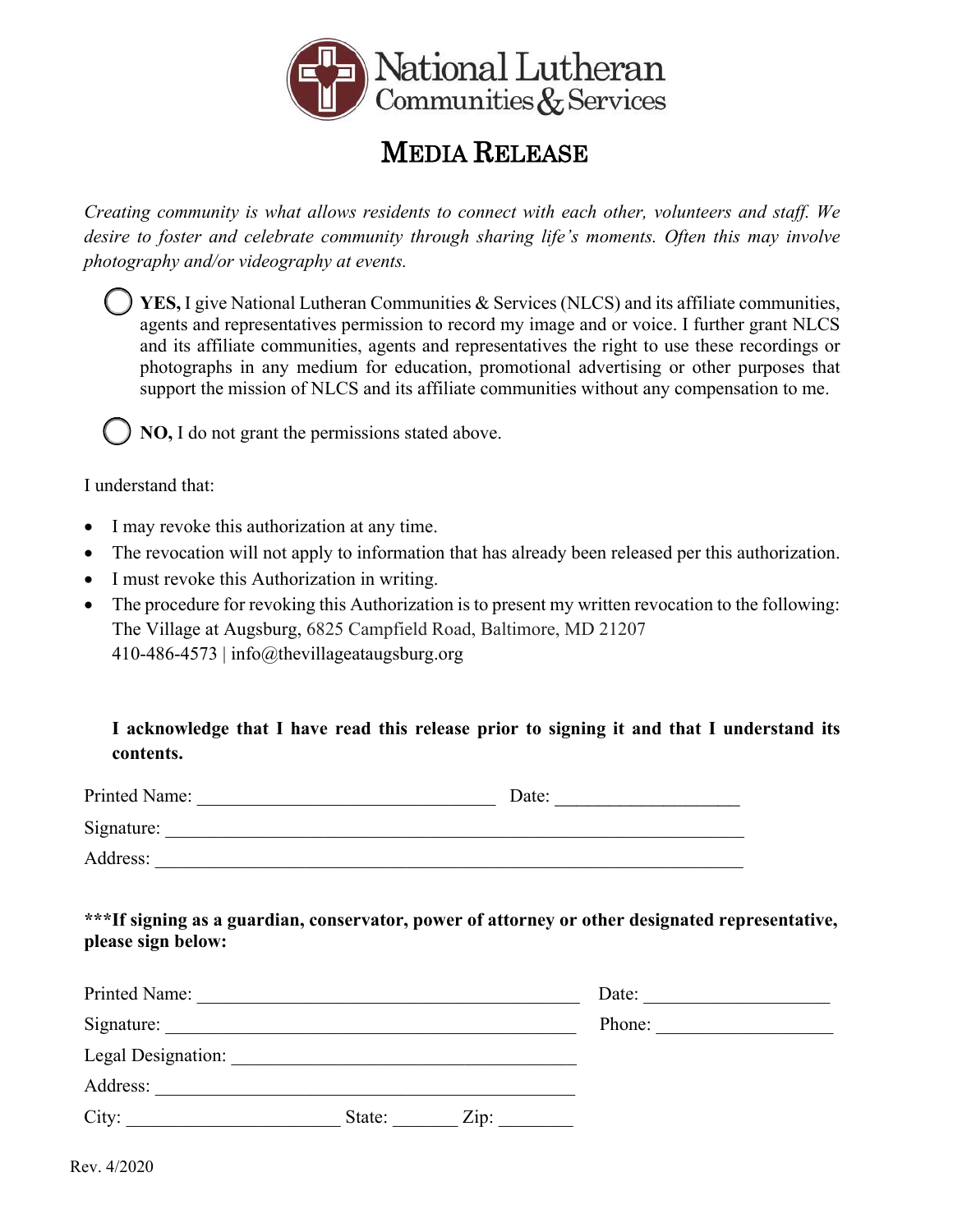

## **CODE OF ETHICS for VOLUNTEERS**

1. Volunteers providing resident services shall maintain the resident's interest as their primary responsibility and will maintain high personal and professional standards.

2. Volunteers shall portray a positive role model by maintaining an attitude of respect, loyalty, patience, integrity, courtesy, tact, and maturity.

3. Volunteers should respect the privacy of residents and maintain confidentiality at all times regarding information obtained while providing services. Volunteers will not reveal the name or other identifying information about any resident to other residents or the outside public.

4. Resident's confidentiality must be maintained throughout the community.

5. Volunteers may not discriminate against residents or co-workers on the basis of sex, race, age, creed, color, national origin, religion, marital status, disability, sexual orientation, political affiliation or source of income.

6. Volunteers may not accept gifts of any kind from residents.

7. Volunteers shall not allow personal views to conflict with positions adopted by The Village at Augsburg.

8. Volunteers shall report to their volunteer supervisor any conflict of interest that may prevent him/her from providing competent services to a resident, or be impartial in the treatment of any resident.

9. Volunteers shall not use tobacco, drugs, alcohol or profanity while volunteering. The use of physical abuse, verbal abuse, sexual abuse, and/or mental abuse is strongly prohibited and will be cause for immediate dismissal.

10. Volunteers recognize their boundaries of competence and provide only those services, and use only those techniques, for which they are qualified by training experiences.

#### **I understand that any violation of this code may be grounds for removal as a volunteer.**

**Volunteer Signature Date**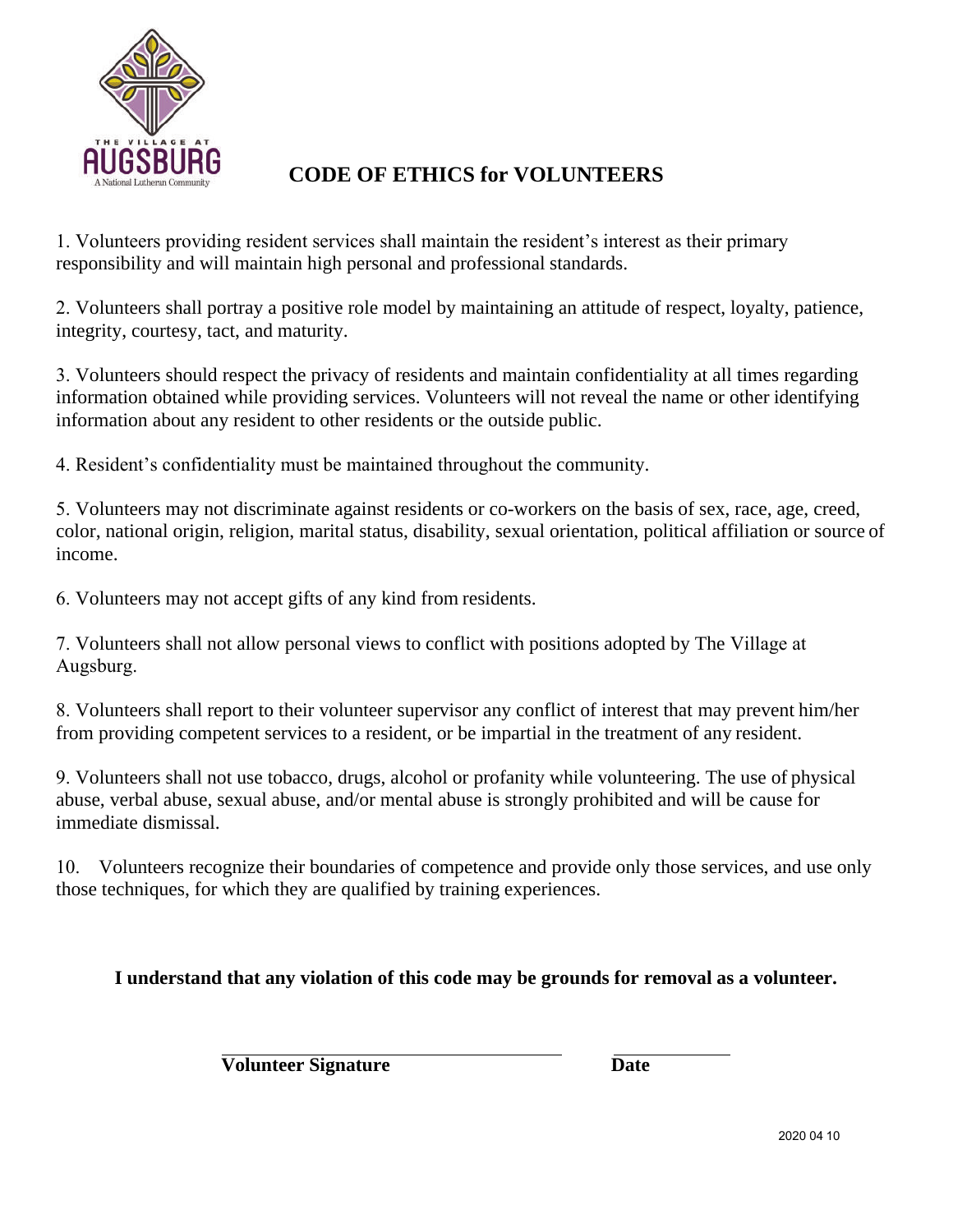

### **Confidentiality Statement**

All resident Protected Health Information (PHI) which includes resident medical and financial information, employee records, financial and operating data of The Village at Augsburg, and any other information of a private or sensitive nature are considered confidential. Confidential information should not be read or discussed by any volunteer unless pertaining to his or her specific volunteer job requirements. Examples of inappropriate disclosures include:

- Volunteers discussing or revealing PHI or other confidential information to friends or family members, not designated as personal representatives.
- Volunteers discussing or revealing PHI or other confidential information to other volunteers without a legitimate need to know.
- The disclosure of a resident's presence in the office, hospital, or other medical facility, without the resident's consent, to an authorized party without a legitimate need to know, and that may indicate the nature of the illness and jeopardize confidentiality.

The unauthorized disclosure of PHI or other confidential information can subject each volunteer of The Village at Augsburg to civil and criminal liability. Disclosure of PHI or other confidential information to unauthorized persons, or unauthorized access to, to misuse, theft, destruction, alteration, or sabotage of such information, is ground for immediate disciplinary action up to and including termination.

## **Volunteer Confidentiality Agreement**

I hereby acknowledge, by my signature below, that I understand that the PHI, other confidential records, and data to which I have knowledge, is to be kept confidential. This information shall not be disclosed to anyone under any circumstances, except to the extent necessary to fulfill my job requirements. I understand that my duty to maintain confidentiality continues even after I no longer volunteer.

I am familiar with the guidelines in place at The Village at Augsburg pertaining to the use and disclosure of resident PHI or other confidential information. Approval should first be obtained before any disclosure of PHI or other confidential information not addressed in the guidelines and policies and procedures of The Village at Augsburg is made. I also understand that the unauthorized disclosure of resident PHI and other confidential or proprietary information of The Village at Augsburg are grounds for immediate dismissal.

Signature of Volunteer Date

Print Name (Volunteer) Witness Signature